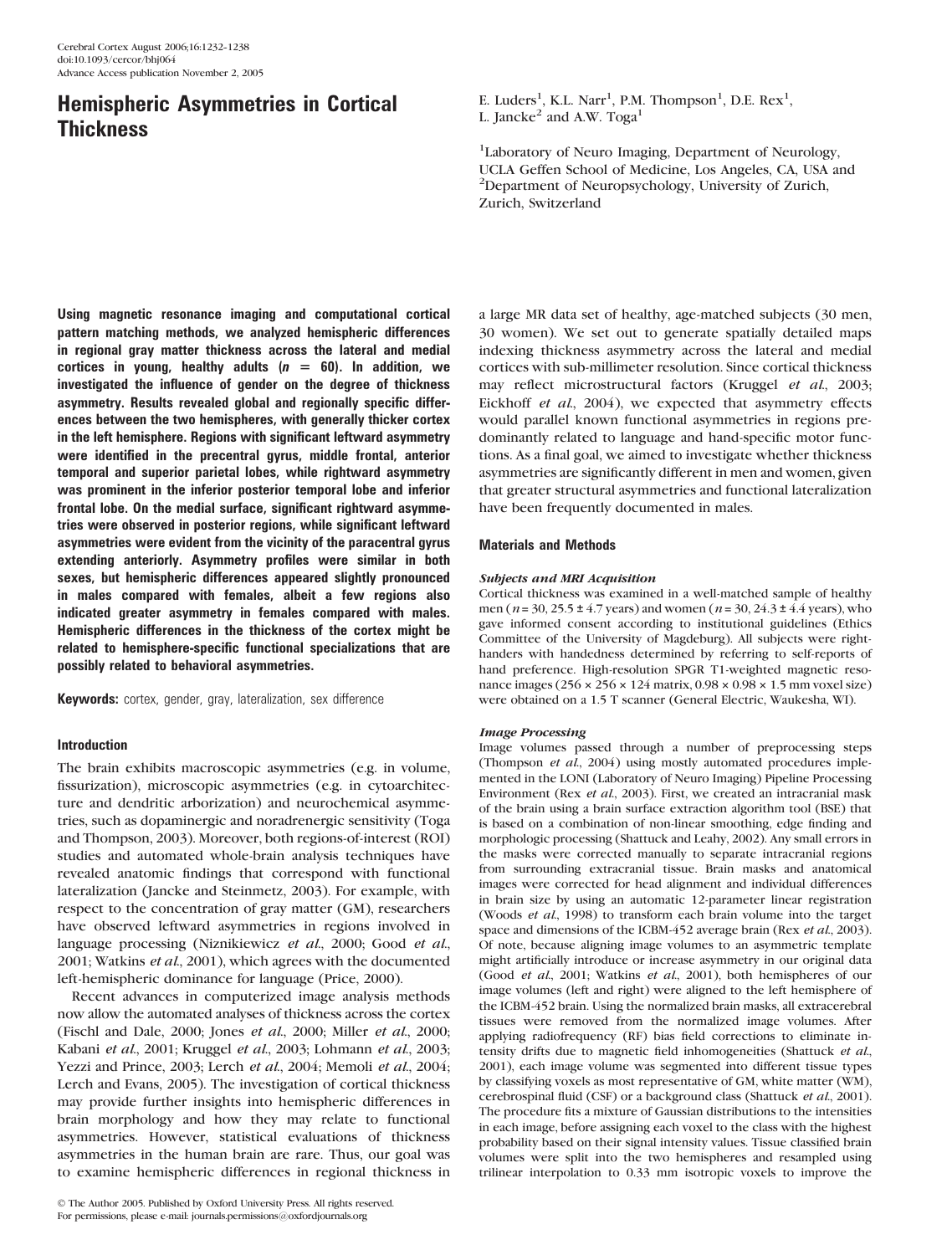spatial resolution and precision of subsequent thickness measurements (Thompson  $et$  al., 2005).

### Cortical Thickness Measurement

Cortical thickness — defined as the 3D distance (in mm) between inner GM-WM border and the closest point on the outer surface (CSF/ GM border) — was calculated using the Eikonal fire equation (Sapiro, 2001; Memoli et al., 2004; Thompson et al., 2004, 2005) applied to voxels that were classified as GM. More specifically, we identified the GM--WM interface as the set of voxels classified as GM that have at least one neighboring WM voxel, setting the distance values for this layer of voxels to zero. In order to estimate cortical thickness, we coded successive layers of voxels by assigning them a value equal to the closest 3D distance to the GM-WM interface. That is, in series of subsequent passes over the image (from inside to outside), layers that are adjacent to the voxel layer coded in the last step will be processed and assigned a distance value. As such, the coding of distance values takes place from the inner surface of the cortex outwards, so the thickness field increases in a direction that is approximately perpendicular to the GM-WM interface. Essentially, the process computes the shortest distance from a given GM voxel to the nearest WM voxel, avoiding solutions where this line would pass through CSF. Avoidance of WM voxels is not necessary since the existence of a shortcut across WM automatically implies that the shortest path has not yet been found (Thompson et al., 2005). Because the thickness is coded in the 3D image, there is not a problem related to the orientation of the cortical mantle, as the coding of thickness values will proceed sequentially in an orientation that is local orthogonal to the GM-WM interface, even if that is not parallel to the scalp.

With respect to establishing thickness measures along sidewalls of the sulci, the current method will code GM voxels on either side of the sulcus with increasing distance values in a series of passes over the data, until they meet in the middle. This method suffers from ambiguity when two GM surfaces meet without being separated by a CSF intensity voxel, due to partial voluming. In this case, the method must effectively assume that the boundary lies at the point that produces equal thickness for both of the opposing GM surfaces. However, this has virtually no impact on the results; for example assigning both surfaces 4 mm is effectively indistinguishable from assigning 3 mm and the other 5 mm (which might be the true values) due to the subsequent smoothing (Thompson et al., 2005).

#### Smoothing Procedure

Finally, thickness data was smoothed by defining a local smoothing kernel of radius 15 mm at each vertex on the cortical surface model. That is, the mean distance code was computed for all voxels in the local maxima field that lie under the 15 mm kernel, disregarding voxels that are not in the local maxima field. Consequently, thickness values on each vertex represent the average thickness from the surrounding area, computed over a small region in the 3D volume onto the extracted cortical surface. Hence, thickness obtained from sulcal depths also contributes to the regional average thickness. Inevitably, through the smoothing procedure thickness values of neighbouring areas are 'averaged' together, resulting into a loss of information which, in some cases, can also bias regional outcomes in average maps (e.g. pre- and post-central gyrus appear to have same thickness values, although true thickness values in pre-central regions are actually higher than in postcentral regions). This notwithstanding, smoothing is necessary in order to increase the signal-to-noise ratio and to reduce slight differences in spatial homology between hemispheres. Moreover, smoothing is advantageous for maintaining statistical power by increasing the chance to detect group- or hemisphere-specific effects. Notably, although smoothing might bias thickness data to some extent, the bias is introduced equally over subjects and hemispheres. Thus, thickness asymmetry results should be unaffected by smoothing artifacts.

#### Cortical Pattern Matching

Cortical pattern matching methods (Thompson et al., 2004) were used to spatially relate homologous regions of cortex across hemispheres, as well as within hemispheres across subjects, in order to facilitate the inter-hemispheric and inter-individual comparison of cortical thickness in equivalent surface locations. For that purpose, we created 3D cortical

surface models for each hemisphere based on automatically generated spherical mesh surfaces that were continuously deformed to fit a threshold intensity value that best differentiates extracortical CSF from underlying cortical GM (MacDonald et al., 1994). As a result of the linear transformation procedure, the generated 3D cortical surface models correspond globally in size, orientation, and parameter space coordinates. Nevertheless, the same parameter space coordinates within each cortical surface model do not yet index the same anatomy across all subjects and in the left and right hemispheres. Therefore, the cortical surface models from each individual were used to identify and manually outline 16 sulci in each lateral hemisphere as well as 12 sulci in each medial hemisphere, where raters were blind to group status. The outlined lateral sulci included the Sylvian fissure, central, post- and pre-central sulcus, inferior and superior temporal sulcus (main body and ascending branch), inferior and middle frontal sulcus, intraparietal sulcus, transverse occipital sulcus, occipito-temporal sulcus, olfactory and collateral sulcus, as well as the primary and secondary intermediate sulcus, which constitute the posterior borders of the supramarginal and angular gyrus, respectively. The set of medial sulci included the callosal sulcus and inferior callosal outline segment, superior and inferior rostral sulcus, paracentral sulcus, anterior and posterior segments of the cingulate sulcus, outer segment of a double parallel cingulate sulcus (when present), parieto-occipital sulcus, anterior and posterior segments of the calcarine sulcus, as well as the subparietal sulcus. Detailed anatomic protocols for delineating cortical anatomy are available at http://www.loni.ucla.edu/~[esowell/edevel/proto.html.](http://www.loni.ucla.edu/~esowell/edevel/proto.html) Since it is not possible to compute intraclass correlations for 3D curves (as these are not simple scalar measures), inter-rater reliability of manual outlining was measured by mapping the 3D root mean square (r.m.s.) difference in millimeters between 100 equidistant points from each sulcal landmark in six test brains that were traced by one rater and compared with a gold standard arrived at by a consensus of raters. Intrarater reliability was also computed by comparing the 3D r.m.s. distance between equidistant surface points from each sulcal landmark traced six times in one test brain by the same rater. The 3D r.m.s. distance was <2 mm, and on average <1 mm, for all landmarks within the rater and relative to the gold standard. The manually derived sulcal landmarks are then used as anchors to drive the surrounding cortical surface anatomy of each individual into geographic correspondence, where the same cortical surface locations also match point locations in the images that contain the thickness information (Thompson et al., 2004).

#### Statistical Analysis

We first calculated the mean thickness at each of 65 536 cortical surface points across subjects, and then calculated ratios between local left hemisphere (LH) and right hemisphere (RH) thickness values in order to provide asymmetry maps indicating local hemispheric differences by percentages (Fig. 1). Paired t-tests were performed at each cortical surface point to assess the local differences in cortical thickness between LH and RH. Uncorrected two-tailed probability values ( $P \leq$ 0.05) from these tests were mapped directly onto the average cortical surface model of the entire sample, providing detailed and spatially accurate maps of hemispheric thickness asymmetries (Fig. 2). However, given that *t*-tests were made at thousands of cortical surface points and adjacent data points are highly correlated, permutation testing was employed to serve as a safeguard against Type I error. For permutation testing, data were randomly assigned to either LH or RH group 100 000 times, and a new statistical test was performed at each cortical surface point for each random assignment. The number of significant results from these randomizations was then compared with the number of significant results in the true assignment to produce a corrected overall significance value for the uncorrected statistical maps. [The number of significant results in the true assignment was determined by calculating the surface area (number of surface points) of significant effects in the real statistical maps. In contrast to calculating the surface area by applying a threshold of  $P = 0.05$  (which was the threshold chosen to color-code the significance maps), we ran the permutation for a stricter threshold of  $P = 0.01$ .

Finally, for each subject we calculated one global thickness index for each hemisphere by averaging thickness values from all surface points in the respective hemisphere. Paired t-tests were applied to compare global thickness indices between LH and RH (Table 1). All statistical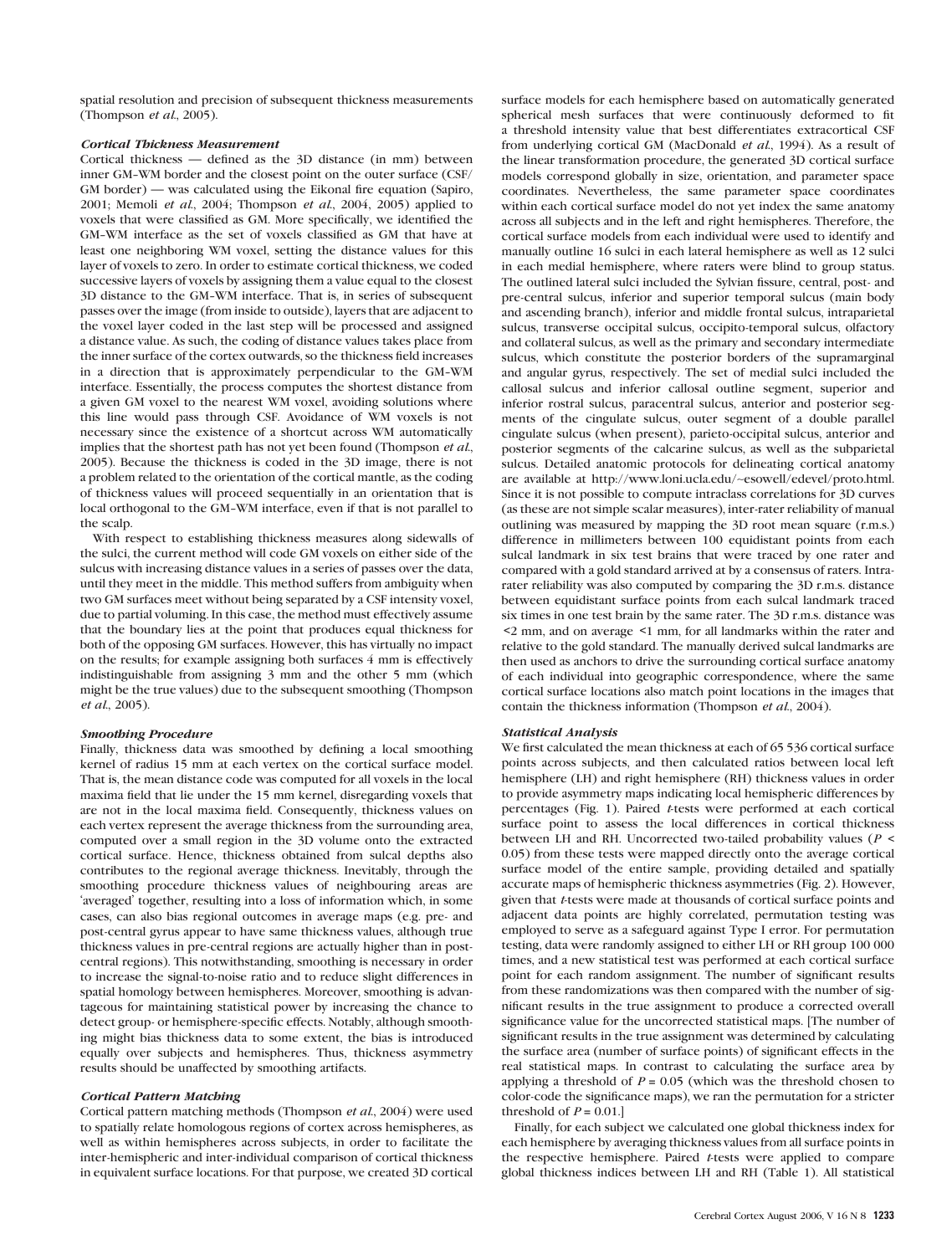

Figure 1. Maps of cortical thickness asymmetry as a percentage. Negative values on the color bar (yellow and red) encode a greater thickness in the LH, while positive values (blue and purple) represent greater thickness in the RH. Hemispheric differences <5% (regardless of leftward or rightward) are color-coded in gray. Callosal, subcallosal, and midbrain regions have been excluded on the medial aspect of the surface, as the cortex is not present there.

analyses (including permutation testing) were conducted for the whole sample, but also within males and females separately. In addition, we performed supplemental statistical analyses of variance in order to assess potential interactions between gender and hemisphere for regional cortical thickness measurements.

#### **Results**

Figure 1 displays the average distribution of local hemispheric differences in cortical thickness as a percent difference. Note that there is up to a 15% discrepancy between hemispheres. Asymmetry patterns were similar in males and females in lateral and medial cortical regions.

Figure 2 displays statistically significant asymmetries of cortical thickness. Leftward asymmetries appeared to be spread over larger regions than rightward asymmetries. The most significant and extended clusters of leftward asymmetry  $(L > R)$ were located in the anterior temporal lobe including the inferior, middle and superior temporal gyrus, and in the precentral gyrus extending anteriorly to adjacent regions. Two additional larger clusters favoring the LH were detected in the middle frontal gyrus and superior parietal lobe (extending further down more diffusely, covering the inferior parietal lobe and supramarginal gyrus). Smaller clusters of leftward asymmetry were observed in superior frontal regions very close to the midline extending along the longitudinal fissure and in the orbital gyrus. Leftward asymmetries on the medial surface were located in anterior parts of the brain (comprising the whole anterior cingulate gyrus and medial frontal gyrus, and surrounding the junction of the temporal and frontal lobes). The patterns of leftward asymmetry are similar in males and females, albeit slightly more pronounced in males for most regions. There is only one region situated in the medial orbital gyrus that seems to possess larger hemispheric differences in females than in males (Fig. 2, left panel).

Distinct clusters of significant rightward asymmetries (R > L) were observed on the lateral surface in the posterior inferior temporal lobe; these seemed to be more pronounced in females than in males. In contrast, rightward asymmetries as observed in the cortical thickness of the inferior frontal gyrus (comprising the pars orbitalis, triangularis and opercularis, and extending into the extreme anterior tip of the temporal lobe) appeared to be much larger in male than in female brains. Another smaller region with less pronounced rightward asymmetry was detected near the frontal pole, though this asymmetry was almost undetectable in female brains. Rightward asymmetry in cortical thickness on the medial surface is located posteriorly, comprising the precuneus and lingual gyrus with smaller hemispheric differences in females than in males (Fig. 2, right panel).

Permutation tests were highly significant for the comparison of thickness between LH and RH for the whole group ( $P \leq$ 0.00012), in males ( $P < 0.00049$ ), and in females ( $P < 0.00038$ ), indicating that the observed asymmetry effects do not occur by chance. Although statistical maps in Figure 2 appear to indicate gender differences in cortical thickness asymmetry, supplementary statistical analyses did not reveal significant regional interactions between gender and hemisphere in any cortical region (maps not shown).

Table 1 shows means and standard deviations of global thickness indices averaged across the whole hemisphere. The paired *t*-tests revealed a highly significant leftward asymmetry within the entire study group  $[1,59) = 11.45$ ,  $P \le 0.0001$ , in males  $\lceil t(1,29) \rceil = 5.80$ ,  $P < 0.0001$  and in females  $\lceil t(1,29) \rceil = 12.43$ ,  $P < 0.0001$ .

Similarly, counting the number of significantly asymmetric surface points in the whole sample, we revealed pronounced leftward asymmetry ( $n = 16035$ ) compared with rightward asymmetry ( $n = 6646$ ). Interestingly, when asymmetry was plotted for different thresholds of significance (Fig. 3), rightward asymmetry outranged leftward asymmetry for stricter thresholds ( $P \le 0.0005$ ) with  $n = 2790$  (rightward) versus  $n =$ 1037 (leftward). Nevertheless, the number of significant leftward asymmetric surface points was considerably larger, when counting at significance levels of  $P \le 0.005$  and  $P \le 0.05$  [ $n =$ 6420 (leftward) versus 1380 (rightward); 8578 (leftward) versus 2476 (rightward)].

# **Discussion**

We used an automated method to measure thickness across the cortex in a well-matched sample of young, healthy adults to investigate hemispheric asymmetries and the influence of gender. We found regionally specific differences between the two hemispheres with more pronounced leftward than rightward asymmetry, and somewhat more pronounced asymmetry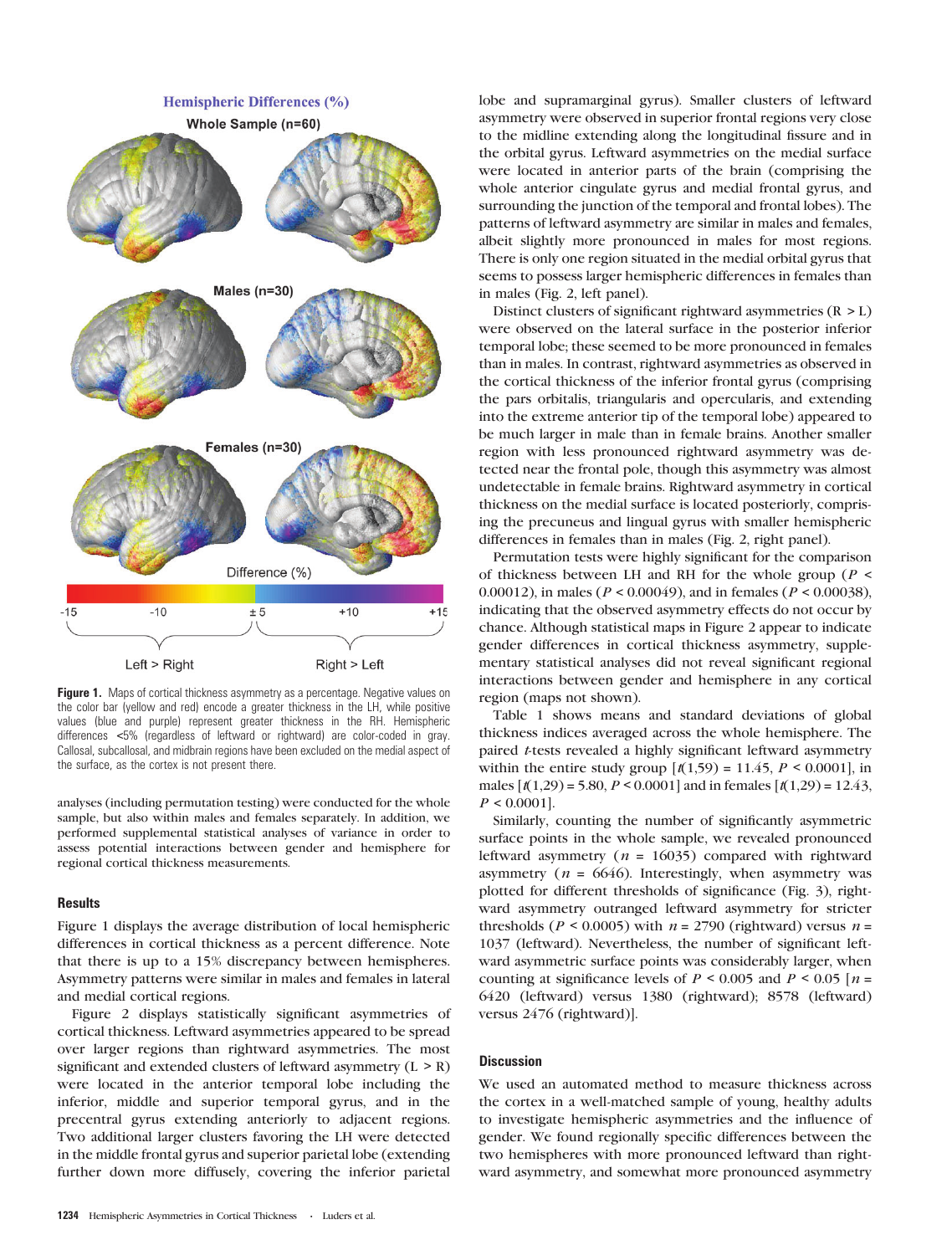

Figure 2. Uncorrected maps of significant cortical thickness asymmetry. The color bar encodes the P-value associated with the t-tests of cortical thickness performed at each cortical surface point. All colored cortical regions indicate statistically significant differences. All gray-shaded regions are not significantly different between LH and RH.

| $\sim$ | ×<br>٠ |  |
|--------|--------|--|

Means and SDs of global thickness indices averaged across the whole hemisphere in standard 305 space

|    | Whole sample | Males      | Females    |
|----|--------------|------------|------------|
| LH | 2.42(0.14)   | 2.33(0.10) | 2.51(0.13) |
| RH | 2.36(0.13)   | 2.28(0.10) | 2.43(0.12) |

in males than in females, although asymmetry profiles appeared to be strikingly similar in both sexes.

# Correspondence with Previous Findings

Reports of hemispheric asymmetries in GM indices and/or cytoarchitectonic peculiarities (Niznikiewicz et al., 2000; Good et al., 2001; Watkins et al., 2001; Sowell et al., 2002; Kovalev et al., 2003; Bogolepova and Belogrud', 2004; Salat et al., 2004) appear to be in line with our findings of global and regional leftward asymmetries of cortical thickness in the precentral gyrus, anterior superior temporal lobe, superior inferior parietal lobe and medial frontal lobe, as well as rightward thickness asymmetries in the posterior inferior temporal gyrus and inferior frontal lobe. However, we also detected leftward asymmetries in the anterior cingulate gyrus and middle frontal gyrus, contrasting with previous findings of rightward GM asymmetries in those regions as revealed using volumetric and voxel-based measures (Paus et al., 1996; Watkins et al., 2001).



Figure 3. Cortical thickness asymmetry in the whole sample. The graph demonstrates leftward and rightward asymmetry in terms of cortical surface points corresponding to significance levels of  $P < 0.0005$ ,  $P < 0.005$  and  $P < 0.05$ , respectively.

Interestingly, the patterns of rightward thickness asymmetry observed in posterior regions on the medial surface of the brain have also not been observed in previous analyses of GM volume or density, but are in close agreement with recent results from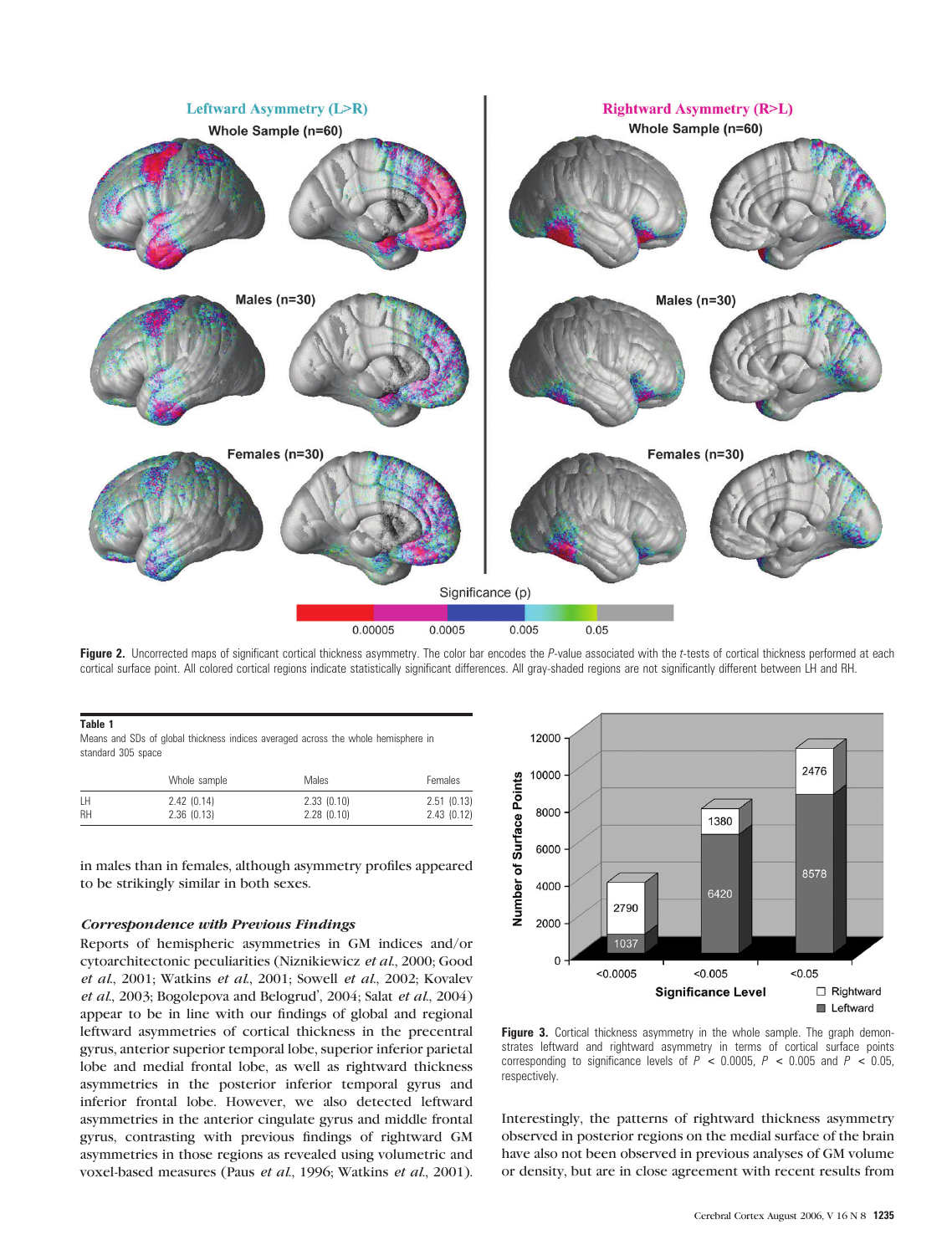analyses in patients with epilepsy and schizophrenia (unpublished data).

Differences in results between studies conducting GM density and thickness measurements might be attributable to different methodological approaches. Furthermore, although both GM density and thickness measures are directly influenced by signal intensities, the current approach not only takes into consideration the GM value at a given location, but is also based on the regional cortical depths at which voxels are classified as GM. Consequently, corresponding or similar results, in which thickness asymmetry patterns match the profile of hemispheric differences of cortical GM concentration, might be attributable to the shared sources of the different approaches, while deviant findings might result from the unique features inherent to each approach.

Global asymmetry indices clearly indicate an overall leftward asymmetry in both sexes and regional asymmetry patterns that are similar in men and women. Although regional hemispheric differences appear to be slightly pronounced in males compared with females in most regions of the cortex where significant asymmetries were observed, statistical tests revealed no significant interactions between gender and hemisphere. These findings corroborate earlier reports of similar structural asymmetries in men and women (Foundas et al., 1999; Watkins et al., 2001), albeit contrasting with findings of greater structural asymmetry in men (Jancke et al., 1994; Kulynych et al., 1994; Frederikse et al., 1999; Gur et al., 1999; Shapleske et al., 1999; Amunts et al., 2000; Good et al., 2001). Nevertheless, previous analyses have never been conducted to establish hemispheric differences in cortical thickness but rather with respect to area, sulcal depths, GM volume and percentage.

# Functional Implications

Since the MRI signal strength and thus the measurement of cortical thickness is related to cellular characteristics such as cell packing density, myelination, cell size and number of cortical neurons (Kruggel et al., 2003; Eickhoff et al., 2004), thickness asymmetries of the cortex might be related to hemisphere-specific functional specializations. For example, since we exclusively analyzed brains of right-handers, the pronounced leftward asymmetry in the superior precentral gyrus might be associated with the dominance of the LH for motor functions of the right hand. Similarly, structural correlates of handedness in the sensorimotor system have been suggested previously and are supported by findings reflecting morphological asymmetries in the cortico-spinal tract (Yakovlev and Rakic, 1966; Melsbach et al., 1996) and macrostructural or microstructural asymmetries in regions in or adjacent to the primary motor cortex (White et al., 1994; Amunts et al., 1996, 2000; Davatzikos and Bryan, 2002). However, if such a direct relationship between cortical thickness and functional lateralization always existed, we would expect striking leftward asymmetries for cortical regions supporting language functions, given that the LH is known to be specialized in speech and language comprehension (Price, 2000). Although we detected leftward asymmetry in some regions that process language and speech (superior temporal gyrus, supramarginal gyrus), regions near primary anterior language regions showed a pronounced rightward asymmetry, contrasting prior findings where leftward asymmetries were detected (Galaburda, 1980; Falzi et al., 1982; Albanese et al., 1989; Foundas et al., 1996, 1998). This notwithstanding, those previous results are based on post mortem and/or ROI analyses (rather than automated whole brain approaches), so that methodological differences could account for divergent asymmetry findings. Moreover, prior reports of leftward asymmetry are based on measurements of area sizes rather than on measurements of cortical GM or thickness, clearly capturing a different aspect of brain anatomy. Interestingly, with respect to the latter mentioned measurements of interest (GM concentration), rightward asymmetries and/or absent leftward asymmetries in anterior language areas have been demonstrated (Sowell et al., 2002; Watkins et al., 2001) and corroborate our present findings. Hence, it is arguable that there is only a one-dimensional and unidirectional link between the asymmetry of cortical thickness at a particular cortical location and the functional organization and degree of hemispheric specialization of this region. Consequently, we would abstain from prematurely interpreting the possible functional or behavioral correlates of our observed thickness asymmetries.

# Future Analyses

Investigating the relationship between the asymmetry of cortical thickness and functional lateralization will be an important goal for future studies. In addition, our asymmetry findings might be used to direct more focused and detailed analyses of thickness asymmetry through conventional ROI analyses or other brain mapping approaches. For example, the overall profile of thickness asymmetry that exhibited within the medial wall is intriguing given that the predominant leftward asymmetry (in anterior medial brain regions) reverses in the vicinity of the paracentral gyrus into a rightward asymmetry (in posterior medial brain regions). Differences in hemispheric morphology have been suggested to originate from a complex interplay between evolutionary, hereditary, developmental, experimental, and pathological factors (Toga and Thompson, 2003). Thus, our findings might not only serve as reference data from a large, well-matched sample of young adults against which future findings of cerebral asymmetries in healthy subjects and neuropsychiatric or neurodegenerative patients can be compared, but also as source to generate new hypotheses. Finally, our results could be relevant for studies using functional MRI (fMRI). It had been demonstrated that the blood oxygenation level-dependent contrast can depend on the thickness of the cortex (Rasser et al., 2005). Therefore, the asymmetry of cortical thickness may influence differences of fMRI activation between the hemispheres.

## Potential Limitations

Brain volumes were automatically segmented by classifying voxels into GM, WM, CSF or background. Such automated techniques are problematic because of the regionally variable contrast of the cortex-WM border. MRI-based segmentation of the cortical ribbon does not always reflect the neuroanatomical definition of the cortical ribbon. In histological specimens stained for cell bodies, the cortex-WM transition is often not easily delineable, since the decrease of neuronal density towards the WM is not abrupt, but rather gradual in many cortical regions. In addition, this degree of ambiguity varies not only across cortical areas but also depending on the local degree of cortical folding. At the crown of a gyrus, lower layers appear to be more dispersed, which results in a blurred cortex-WM transition. MRI based, automated voxel classification often fails to deal with this problem. However, we used well-validated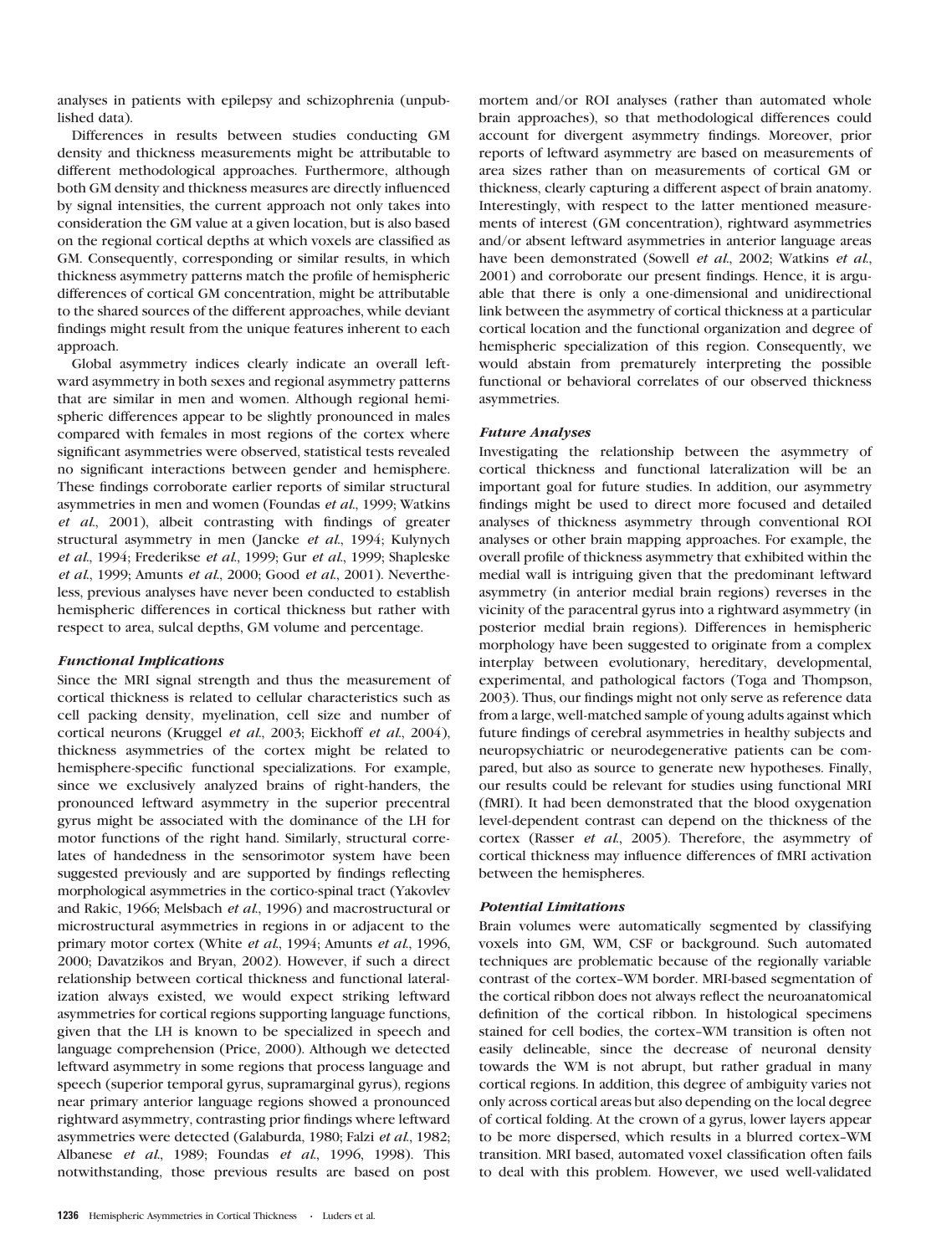tissue segmentation algorithms (Shattuck et al., 2001). Moreover, different studies using independent samples in our laboratory (Narr et al., 2004; Sowell et al., 2004) applying the same thickness approach, have revealed spatial distributions of cortical thickness that agree with those revealed through postmortem analysis by von Economo (1929). However, it appears to be less clear, how thickness measurements may relate to other biological measures obtained from imaging (e.g. volume and density of cortical GM). For example, a study by Wiegand et al. (2004) showed significant relationships between GM volumes and cortical thickness measured exclusively in the frontal cortex, while Narr et al. (2004) showed highly significant relationships between GM density and thickness over the majority of the cortical mantle.

Comparing LH and RH cortical thickness, we revealed a surfeit of leftward asymmetry that was clear in both regional and global asymmetry measurements in men and women. One potential confound is that any residual magnetic field inhomogeneities, not explicitly corrected by bias field correction, could lead to signal intensities distributed unevenly between the hemispheres. However, since we used a 1.5 T whole-body scanner for the acquisition of the data, field inhomogeneities are minor in general and would be corrected by the explicit correction for RF inhomogeneity. Also, any RF inhomogeneities tend to be of low spatial frequency, and they are generally a small magnitude multiplicative field, with values near 1, so they would be expected to shift both boundaries of the cortical GM roughly equally, if at all. As a result, it is extremely unlikely that inhomogeneities account for the observed asymmetries. Thus, hemispheric differences in cortical thickness seem to reflect neurobiological differences than a neuroimaging artifact.

Finally, hand preference and hand performance may affect regional measures of thickness asymmetry. It has frequently been reported that handedness is correlated with different measures of brain asymmetry (Jancke et al., 1994; Steinmetz et al., 1991; White et al., 1994). Given that subjects of the present study were selected based on self-reports of righthandedness without discriminating between different degrees of handedness, it is possible that asymmetry effects might have been even more pronounced in a sample of only strong righthanders. Future analyses might profit from classifying subjects based on standardized handedness inventories and/or performance measurements and reveal additional insights.

#### **Notes**

This work was funded by the National Institutes of Health through the NIH Roadmap for Medical Research (U54 RR021813). Additional support was provided by research grants R01 LM05639, P01 EB001955), resource grants from the National Center for Research Resources (P41 RR013642 & M01 RR000865), a NIMH NRSA Training Grant (MH14584) and a Daniel X. Freedman NARSAD Young Investigator Award (to KLN), and R21 grants RR19771 and EB01561 (to PT). We thank Karen Schrock for proofreading the manuscript.

Address correspondence to Dr Arthur W. Toga, Laboratory of Neuro Imaging, Department of Neurology, UCLA School of Medicine710 Westwood Plaza, 4238 Reed, Los Angeles, CA 90095-1769, USA. Email: toga@loni.ucla.edu.

## **References**

Albanese E, Merlo A, Albanese A, Gomez E (1989) Anterior speech region. Asymmetry and weight-surface correlation. Arch Neurol 46:307-310.

- Amunts K, Jancke L, Mohlberg H, Steinmetz H, Zilles K (2000) Interhemispheric asymmetry of the human motor cortex related to handedness and gender. Neuropsychologia 38:304-312.
- Amunts K, Schlaug G, Schleicher A, Steinmetz H, Dabringhaus A, Roland PE, Zilles K (1996) Asymmetry in the human motor cortex and handedness. Neuroimage 4:216-222.
- Bogolepova IN, Belogrud' TV (2004) [Quantitative parameters of structural asymmetry of auditory cortex area 41 and 21 in the human brain]. Morfologiia 125:7-9.
- Davatzikos C, Bryan RN (2002) Morphometric analysis of cortical sulci using parametric ribbons: a study of the central sulcus. J Comput Assist Tomogr 26:298-307.
- Eickhoff S, Walters NB, Schleicher A, Kril J, Egan GF, Zilles K, Watson JD, Amunts K (2004) High-resolution MRI reflects myeloarchitecture and cytoarchitecture of human cerebral cortex. Hum Brain Mapp 24:206-215.
- Falzi G, Perrone P, Vignolo LA (1982) Right-left asymmetry in anterior speech region. Arch Neurol 39:239-240.
- Fischl B, Dale AM (2000) Measuring the thickness of the human cerebral cortex from magnetic resonance images. Proc Natl Acad Sci USA 97:11050--11055.
- Foundas AL, Leonard CM, Gilmore RL, Fennell EB, Heilman KM (1996) Pars triangularis asymmetry and language dominance. Proc Natl Acad Sci USA 93:719-722.
- Foundas AL, Eure KF, Luevano LF, Weinberger DR (1998) MRI asymmetries of Broca's area: the pars triangularis and pars opercularis. Brain Lang 64:282-296.
- Foundas AL, Faulhaber JR, Kulynych JJ, Browning CA, Weinberger DR (1999) Hemispheric and sex-linked differences in Sylvian fissure morphology: a quantitative approach using volumetric magnetic resonance imaging. Neuropsychiatry Neuropsychol Behav Neurol  $12.1 - 10$
- Frederikse ME, Lu A, Aylward E, Barta P, Pearlson G (1999) Sex differences in the inferior parietal lobule. Cereb Cortex 9:896-901.
- Galaburda AM (1980) [Broca's region: anatomic remarks made a century after the death of its discoverer]. Rev Neurol (Paris) 136:609-616.
- Good CD, Johnsrude I, Ashburner J, Henson RN, Friston KJ, Frackowiak RS (2001) Cerebral asymmetry and the effects of sex and handedness on brain structure: a voxel-based morphometric analysis of 465 normal adult human brains. Neuroimage 14:685--700.
- Gur RC, Turetsky BI, Matsui M, Yan M, Bilker W, Hughett P, Gur RE (1999) Sex differences in brain gray and white matter in healthy young adults: correlations with cognitive performance. J Neurosci 19:4065-4072.
- Jancke L, Steinmetz H (2003) Anatomical brain asymmetries and their relevance for functional asymmetries. In: The asymmetrical brain (Hugdahl K, Davidson RJ, eds), pp. 187-230. Cambridge, MA: The MIT Press.
- Jancke L, Schlaug G, Huang Y, Steinmetz H (1994) Asymmetry of the planum parietale. Neuroreport 5:1161-1163.
- Jones SE, Buchbinder BR, Aharon I (2000) Three-dimensional mapping of cortical thickness using Laplace's equation. Hum Brain Mapp  $11:12-32.$
- Kabani N, Le GG, MacDonald D, Evans AC (2001) Measurement of cortical thickness using an automated 3-D algorithm: a validation study. Neuroimage 13:375-380.
- Kovalev VA, Kruggel F, von Cramon DY (2003) Gender and age effects in structural brain asymmetry as measured by MRI texture analysis. Neuroimage 19:895-905.
- Kruggel F, Bruckner MK, Arendt T, Wiggins CJ, von Cramon DY (2003) Analyzing the neocortical fine-structure. Med Image Anal 7:251-264.
- Kulynych JJ, Vladar K, Jones DW, Weinberger DR (1994) Gender differences in the normal lateralization of the supratemporal cortex: MRI surface-rendering morphometry of Heschl's gyrus and the planum temporale. Cereb Cortex 4:107-118.
- Lerch JP, Evans AC (2005) Cortical thickness analysis examined through power analysis and a population simulation. Neuroimage 24:163--173.
- Lerch JP, Pruessner JC, Zijdenbos A, Hampel H, Teipel SJ, Evans AC (2005) Focal decline of cortical thickness in Alzheimer's disease identified by computational neuroanatomy. Cereb Cortex 15:995-1001.